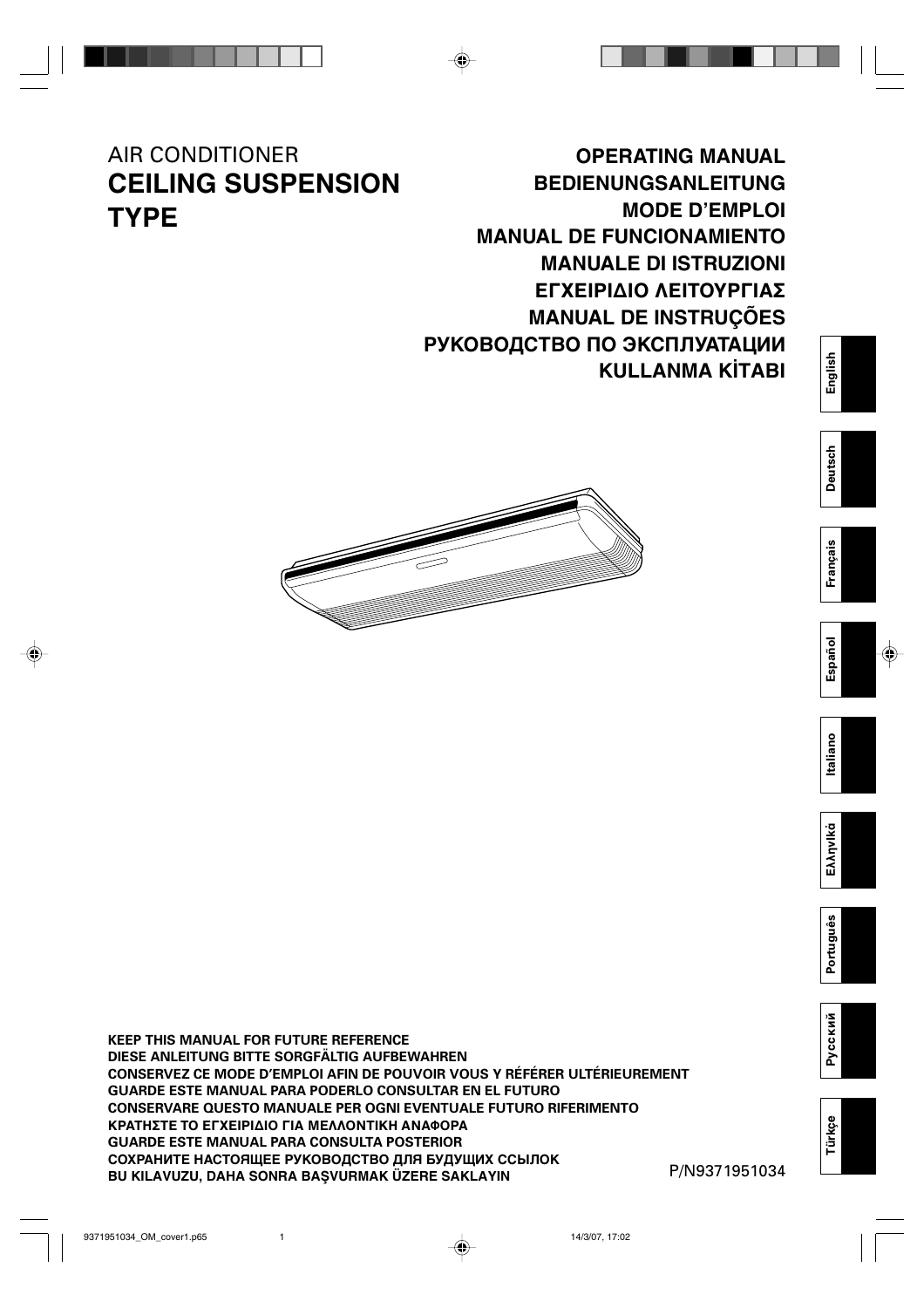# **CONTENTS**

| ADJUSTING THE DIRECTION OF |  |
|----------------------------|--|
|                            |  |
|                            |  |

| <b>MANUAL AUTO OPERATION  12</b>  |  |
|-----------------------------------|--|
|                                   |  |
| SELECTING THE REMOTE CONTROL UNIT |  |
|                                   |  |
|                                   |  |
|                                   |  |
|                                   |  |

# **SAFETY PRECAUTIONS**

- **Before using the appliance, read these "PRECAUTIONS" thoroughly and operate in the correct way.**
- **The instructions in this section all relate to safety; be sure to maintain safe operating conditions.**
- **"DANGER", "WARNING" and "CAUTION" have the following meanings in these instructions:**

| <b>DANGER!</b>  | This mark indicates procedures which, if improperly performed, are most likely to<br>result in the death of or serious injury to the user or service personnel. |
|-----------------|-----------------------------------------------------------------------------------------------------------------------------------------------------------------|
| <b>WARNING!</b> | This mark indicates procedures which, if improperly performed, might lead to the<br>death or serious injury of the user.                                        |
| <b>CAUTION!</b> | This mark indicates procedures which, if improperly performed, might possibly result<br>in personal harm to the user, or damage to property.                    |

- **Do not attempt to install this air conditioner by yourself.**
- **This unit contains no user-serviceable parts. Always consult authorized service personnel for repairs.**
- **When moving, consult authorized service personnel for disconnection and installation of the unit.**
- **Do not become over-exposed to cold air by staying in the direct path of the airflow of the air conditioner for extended periods of time.**
- **Do not insert fingers or objects into the outlet port or intake grilles.**
- **Do not start and stop air conditioner operation by turning off the electrical breaker and so on.**
- **In the event of a malfunction (burning smell, etc.), immediately stop operation, turn off the electrical breaker, and consult authorized service personnel.**

# **CAUTION!**

**DANGER!**

- **Provide occasional ventilation during use.**
- Do not direct air flow at fireplaces or heating apparatus.
- **Do not climb on, or place objects on, the air conditioner.**
- **Do not hang objects from the indoor unit.**
- **Do not set flower vases or water containers on top of air conditioners.**
- **Do not expose the air conditioner directly to water.**
- **Do not operate the air conditioner with wet hands.**
- **Turn off power source when not using the unit for extended periods.**
- **Always turn off the electrical breaker whenever cleaning the air conditioner or changing the air filter.**
- **Connection valves become hot during Heating; handle with care.**
- **Check the condition of the installation stand for damage.**
- **Do not place animals or plants in the direct path of the air flow.**
- **When restarting after a long period of disuse in the winter, turn the power switch on at least 12 hours before starting the unit.**
- **Do not drink the water drained from the air conditioner.**
- **Do not use in applications involving the storage of foods, plants or animals, precision equipment, or art works.**
- **Do not apply any heavy pressure to radiator fins.**
- **Operate only with air filters installed.**
- **Do not block or cover the intake grille and outlet port.**
- **Ensure that any electronic equipment is at least one metre away from either the indoor or outdoor units.**
- **Avoid installing the air conditioner near a fireplace or other heating apparatus.**
- **When installing the indoor and outdoor units, take precautions to prevent access by infants.**
- **Do not use inflammable gases near the air conditioner.**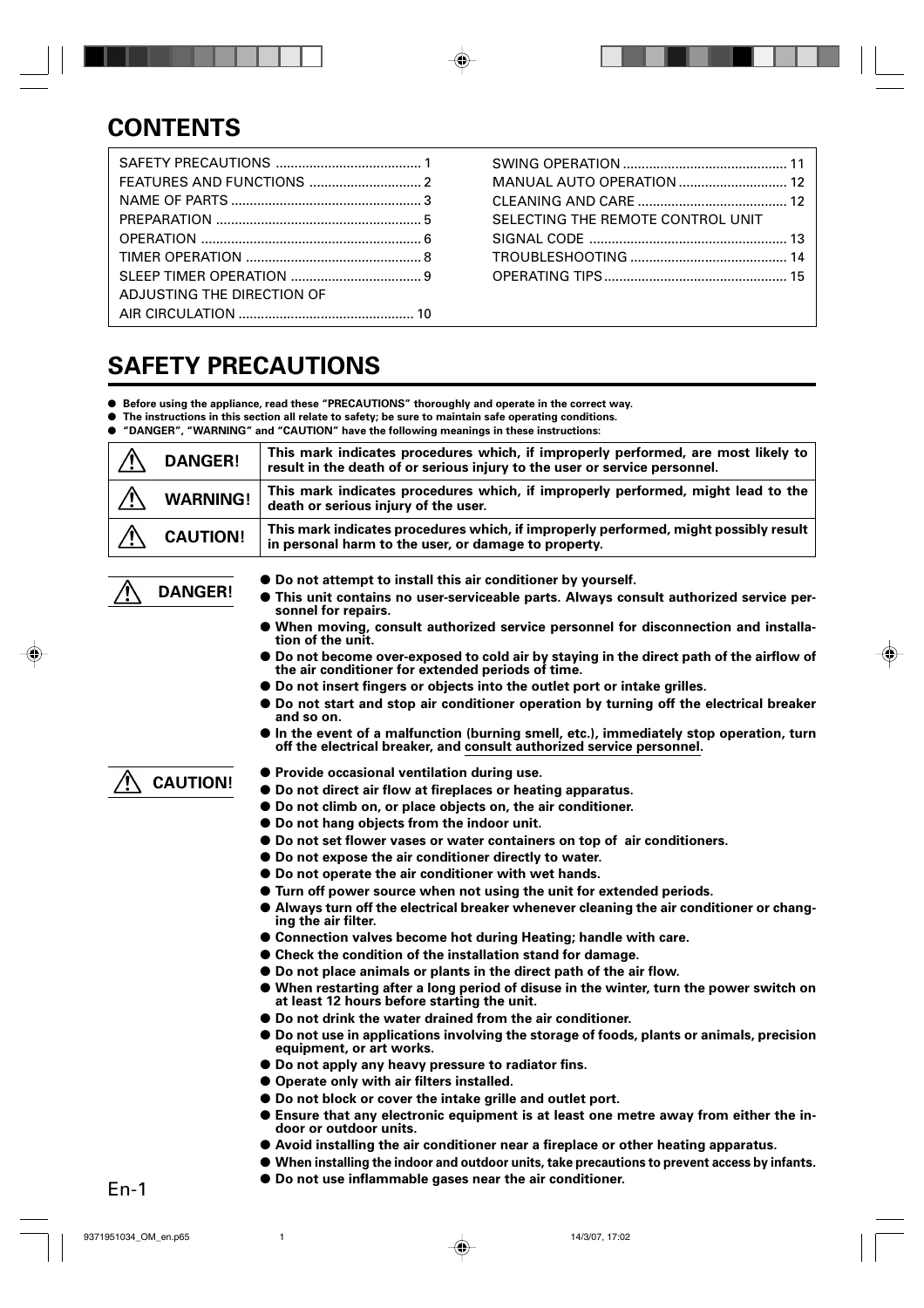# **AUTOMATIC OPERATION**

#### ● **COOLING MODEL**

Merely press the START/STOP button, and the unit will begin automatic operation in the Cooling or Dry mode as appropriate, in accordance with the thermostat setting and the actual temperature of the room.

#### ● **HEAT & COOL MODEL (REVERSE CYCLE)**

Merely press the START/STOP button, and the unit will begin automatic operation in either the Heating, Cooling or Monitor modes as appropriate, in accordance with the thermostat setting and the actual temperature of the room.

# **SLEEP TIMER**

#### ● **COOLING MODEL**

When the SLEEP timer button is pressed during Cooling or Dry mode, the thermostat setting is gradually rised during the period of operation. When the set time is reached, the unit automatically turns off.

#### ● **HEAT & COOL MODEL (REVERSE CYCLE)**

When the SLEEP timer button is pressed during Heating mode, the air conditioner's thermostat setting is gradually lowered during the period of operation; during Cooling or Dry mode, the thermostat setting is gradually rised during the period of operation. When the set time is reached, the unit automatically turns off.

# **WIRELESS REMOTE CONTROL UNIT**

The WIRELESS REMOTE CONTROL UNIT allows convenient control of air conditioner operation.

# **OMNI-DIRECTIONAL AIR FLOW (SWING OPERATION)**

Three-dimensional control over air direction swing is possible through dual use of both an UP/DOWN air direction swing and RIGHT/LEFT air direction swing. Since UP/DOWN air direction flaps operate automatically according to the operating mode of the unit, it is possible to set air direction based on the operating mode.

# **MILDEW-RESISTANT FILTER**

The AIR FILTER has been treated to resist mildew growth, thus allowing cleaner use and easier care.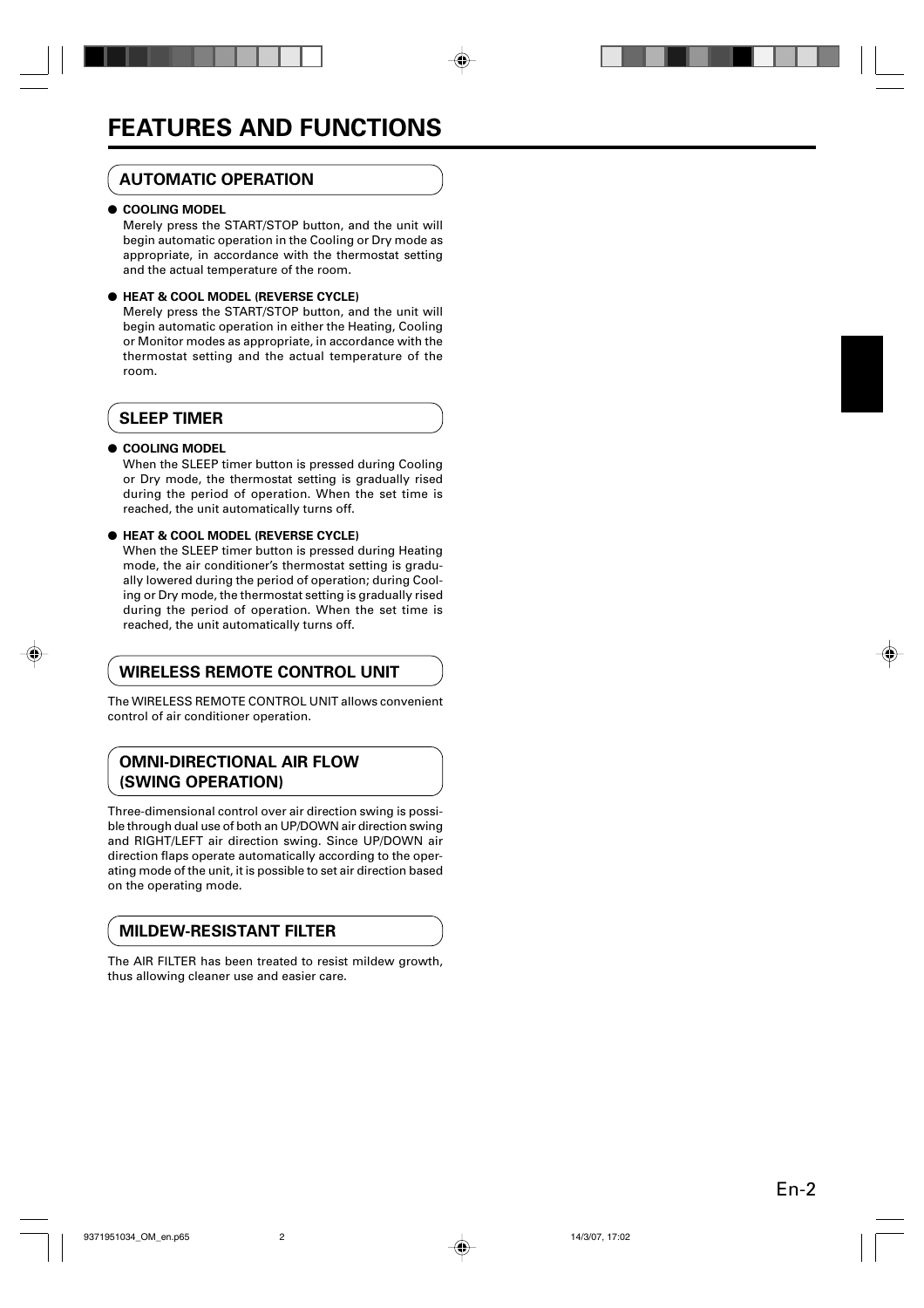# **NAME OF PARTS**

#### **Instructions relating to heating (\*) are applicable only to "HEAT & COOL MODEL" (Reverse Cycle).**

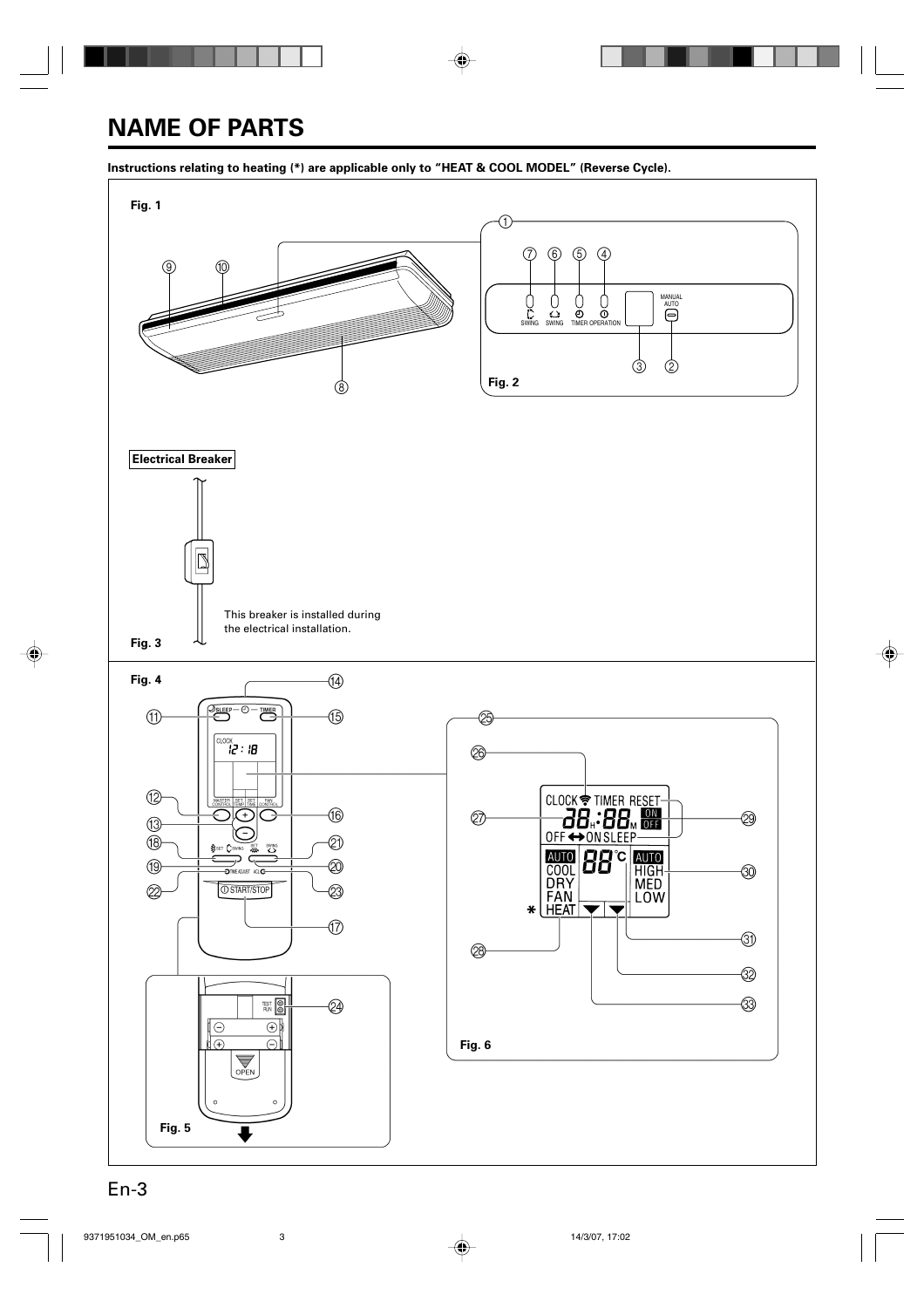# **Fig. 1 Indoor Unit** 1 **Operating Control Panel (Fig. 2)** 2 **MANUAL AUTO button** 3 **Remote Control Signal Receiver** 4 **OPERATION Indicator Lamp (red)** 5 **TIMER Indicator Lamp (green)** 6 **SWING Indicator Lamp (orange) (HORIZONTAL SWING)** 7 **SWING Indicator Lamp (orange)**

- **(VERTICAL SWING)**
- If the TIMER indicator lamp flashes when the timer is operating, it indicates that a fault has occurred with the timer setting (see page 16 AUTO Restart).
- 8 **Intake Grille**
- 9 **UP/DOWN Air Direction Flap**
- 0 **RIGHT/LEFT Air Direction Louvers**

**(behind UP/DOWN Air Direction Flap)**

### **Fig. 4 Remote Control Unit**

- **M** SLEEP button
- B **MASTER CONTROL button**
- $\circledR$  **SET TEMP./SET TIME buttons**  $\circledR$ **/** $\circledR$ )
- **(4) Signal Transmitter**
- **(6) TIMER button**
- **(6) FAN CONTROL button**
- G **START/STOP button**
- **(8) AIR FLOW DIRECTION VERTICAL SET button**
- **(13) AIR FLOW DIRECTION VERTICAL SWING button**
- $@>$  AIR FLOW DIRECTION **HORIZONTAL SET button**
- **M AIR FLOW DIRECTION HORIZONTAL SWING button**
- L **TIME ADJUST button**
- $@$  **ACL button (located inside battery compartment)**

#### **Rear side (Fig. 5)**

#### **@ TEST RUN**

- Touch the two metal contacts with a metallic object to send the signal to perform a test run.
- Perform a test run only when installing the air conditioner. If the signal to perform a test run is received during normal operation, the air conditioner's thermostat will malfunction.
- If the signal to perform a test run is received during normal operation, the unit will switch to the test operation mode and the indoor unit's OPERATION and TIMER indicator lamps will flash simultaneously.
- To stop the test operation mode, press the START/STOP button to stop the air conditioner.

#### O **Remote Control Unit Display (Fig. 6)**

- P **Transmit Indicator**
- Q **Clock Display**
- R **Operating Mode Display**
- S **Timer Mode Display**
- **<sup>3</sup> Fan Speed Display**
- U **Temperature Set Display**
- **22 Timer Set Indicator**
- W **Temperature Set Indicator**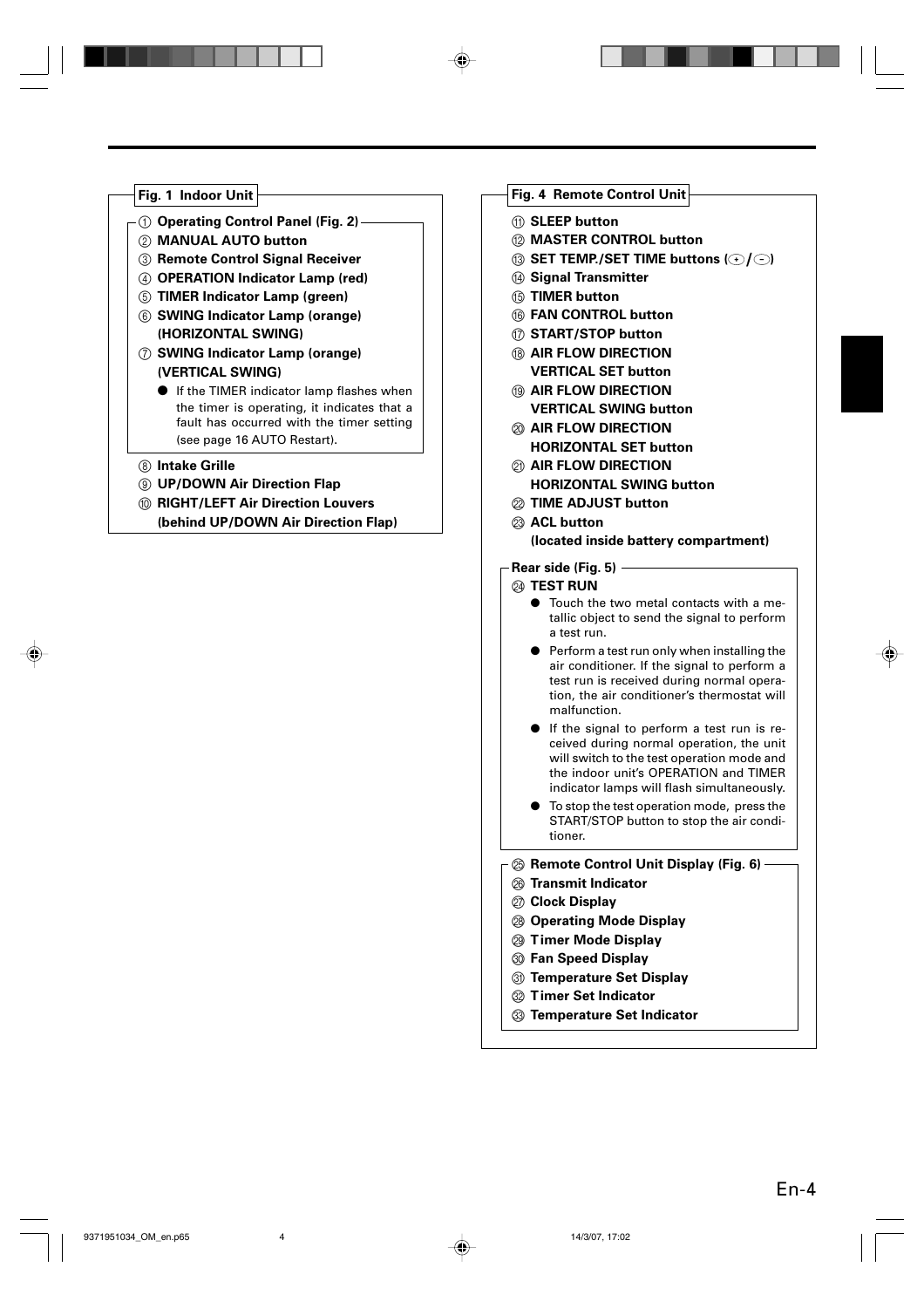

# **CAUTION!**

- Take care to prevent infants from accidentally swallowing batteries.
- When not using the remote control unit for an extended period, remove the batteries to avoid possible leakage and damage to the unit.
- If leaking battery fluid comes in contact with your skin, eyes, or mouth, immediately wash with copious amounts of water, and consult your physician.
- Dead batteries should be removed quickly and disposed of properly, either by placing in a public battery collection receptacle, or by returning to appropriate authority.
- Do not attempt to recharge dry batteries.

Never mix new and used batteries, or batteries of different types. Batteries should last about one year under normal use. If the remote control unit's operating range becomes appreciably reduced, replace the batteries and press the ACL button with the tip of a ballpoint pen or other small object.

# **Set the Current time**

#### **1 Press the TIME ADJUST button.**

Use the tip of a ball-point pen or other small object to press the button.

# **2 Use the ( ) SET TIME buttons to adjust the clock to the current time.**

- **button:** Press to advance the time.
- **button:** Press to reverse the time.

(Each time the buttons are pressed, the time will be advanced/reversed in one-minute increments; hold the buttons depressed to change the time quickly in ten-minute increments.)

# **3 Press the TIME ADJUST button again.**

This completes the time setting and starts the clock.

# **To Use the Remote Control Unit**

- The remote control unit must be pointed at signal receiver to operate correctly.
- Operating range: About 7 meters.
- When a signal is properly received by the air conditioner, a beeping sound will be heard.
- If no beep is heard, press the remote control unit button again.

# **Remote Control Unit Holder**







- $\circled{1}$  Mount the Holder.  $\circled{2}$  Set the Remote Control Unit.  $\circled{3}$  To remove the Remote
	- **Control Unit (when use at hand).**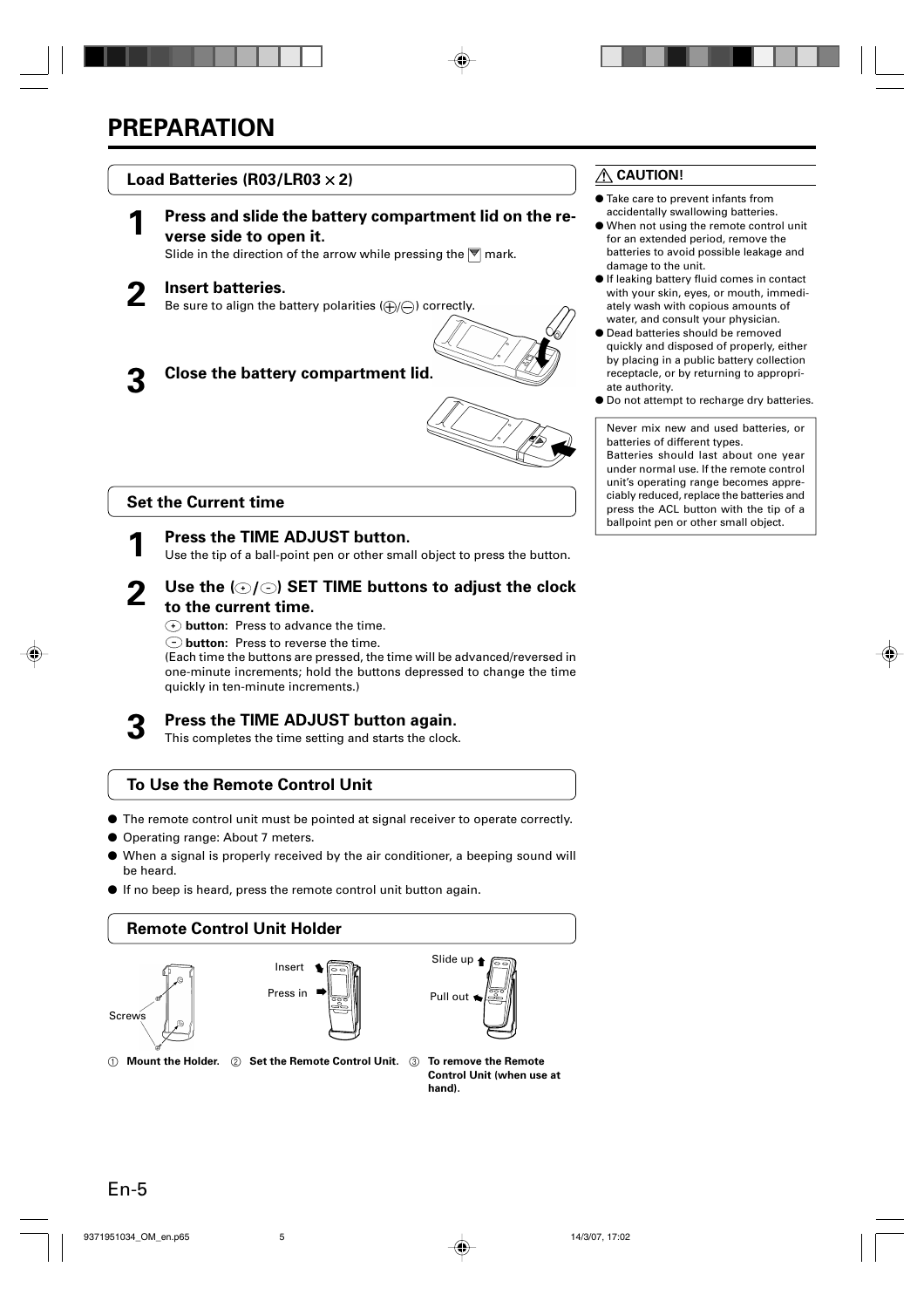#### **Instructions relating to heating (\*) are applicable only to "HEAT & COOL MODEL" (Reverse Cycle).**

# **To Select Mode Operation**



**1 Press the START/STOP button.**<br>The indoor unit's OPERATION indicator lamp (red) will light. The air conditioner will start operating.

### **2 Press the MASTER CONTROL button to select the desired mode.**

Each time the button is pressed, the mode will change in the following order.

 $\rightarrow$  AUTO  $\longrightarrow$  COOL  $\longrightarrow$  DRY

 $*$ HEAT $\leftarrow$  FAN  $-FAN +$ 

About three seconds later, the entire display will reappear.

# **To Set the Thermostat**

# **Press the SET TEMP. buttons.**

- **button:** Press to rise the thermostat setting.
- $\bigcirc$  **button:** Press to lower the thermostat setting.

#### ●**Thermostat setting range:**

| Cooling/Drv  18 to 30 °C |  |
|--------------------------|--|

The thermostat cannot be used to set room temperature during the FAN mode (the temperature will not appear on the remote control unit's display).

About three seconds later, the entire display will reappear.

The thermostat setting should be considered a standard value, and may differ somewhat from the actual room temperature.

# **To Set the Fan Speed**

### **Press the FAN CONTROL button.**

Each time the button is pressed, the fan speed changes in the following order:

 $\,\blacktriangleright$  AUTO  $\longrightarrow$  HIGH  $\longrightarrow$  MED  $\longrightarrow$  LOW

About three seconds later, the entire display will reappear.

#### **When set to AUTO:**

- **\*Heating:** Fan operates so as to optimally circulate warmed air. However, the fan will operate at very low speed when the temperature of the air issued from the indoor unit is low.
- **Cooling:** As the room temperature approaches that of the thermostat setting, the fan speed becomes slower.
- **Fan:** The fan alternately turns on and off; when on, the fan runs at the low fan speed.

The fan will operate at a very low setting during Monitor operation and at the start of the Heating mode.

# **To Stop Operation**

### **Press the START/STOP button.**

The OPERATION indicator lamp (red) will go out.



**Example:** When set to COOL



**Example:** When set to 26 °C



#### **Example:** When set to AUTO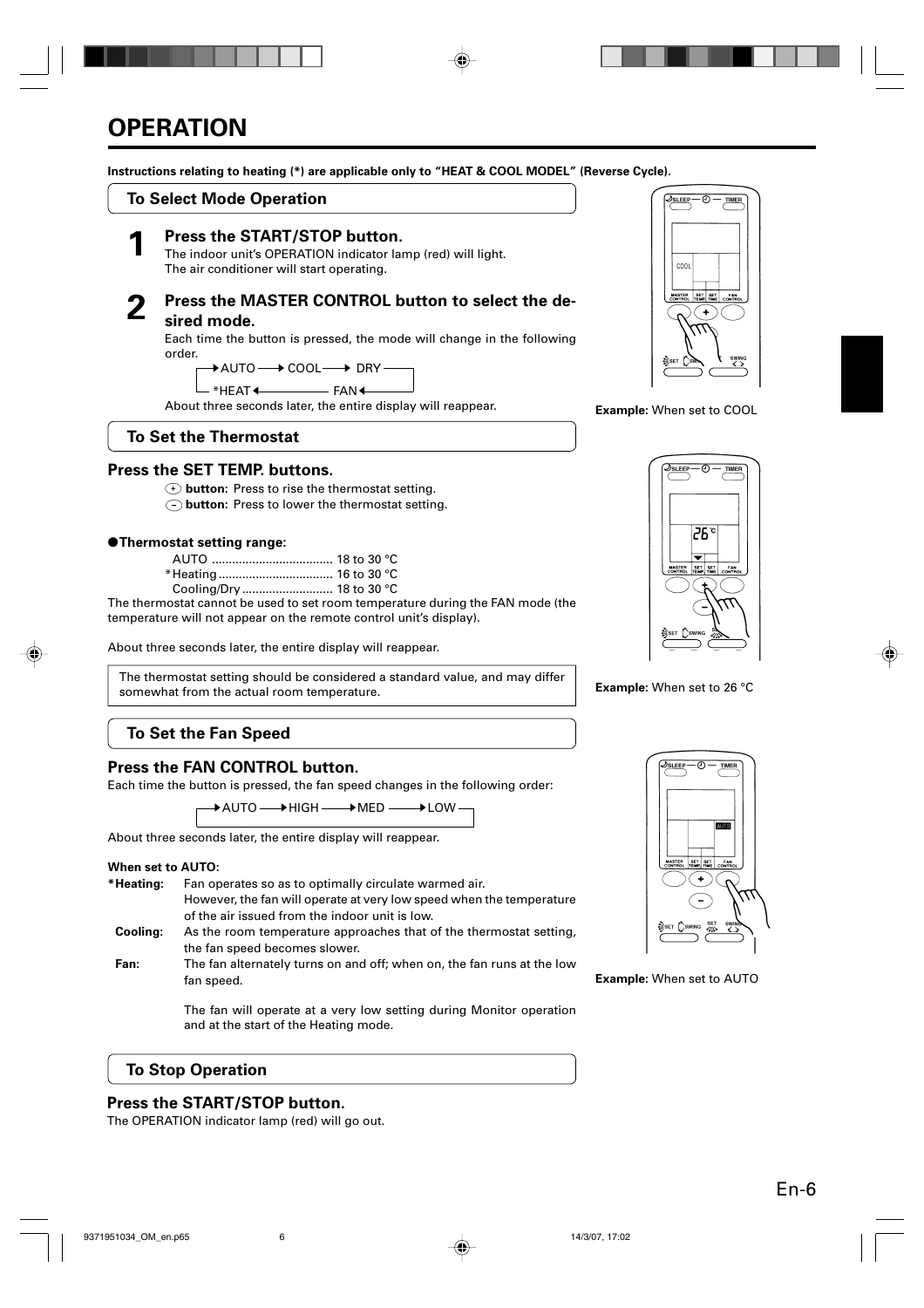**Instructions relating to heating (\*) are applicable only to "HEAT & COOL MODEL" (Reverse Cycle).**

#### **About Mode Operation**

#### **AUTO:**

#### **COOLING MODEL**

- When the room temperature is 2 °C higher than the set temperature, the mode will switch between Cooling and Drying.
- During the Drying mode operation, the FAN setting should be switched to LOW for a gently cooling effect during which the fan may temporarily stop rotating.
- If the mode automatically selected by the unit is not satisfactory, see page 6 for instructions on changing the mode setting (COOL, DRY, FAN).



#### **AUTO (\*AUTO CHANGEOVER):**

#### **HEAT & COOL MODEL (Reverse cycle)**

- When AUTO CHANGEOVER is selected, the air conditioner selects the appropriate operation mode (Cooling or Heating) according to your room's present temperature.
- When AUTO CHANGEOVER is first selected, the fan will operate at very low speed for about one minute while the unit determines the current conditions of the room and accordingly selects the proper operation mode.
- When the air conditioner has adjusted your room's temperature to near the thermostat setting, it will begin monitor operation. In the monitor operation mode, the fan will operate at low speed. If the room temperature subsequently changes, the air conditioner will once again select the appropriate operation (Heating, Cooling) to adjust the temperature to the value set in the thermostat. (The monitor operation range is  $\pm 2$  °C relative to the thermostat setting.)
- If the mode automatically selected by the unit is not satisfactory, see page 6 for instructions on changing the mode setting (HEAT, COOL, DRY, FAN).

#### **\*Heating:**

- Use to warm your room.
- When Heating mode is selected, the air conditioner will operate at very low fan speed for about 3 to 5 minutes, after which it will switch to the selected fan setting. This period of time is provided to allow the indoor unit to warm up before beginning full operation.
- When the room temperature is very low, frost may form on the outside unit, and its performance may be reduced. In order to remove such frost, the unit will automatically enter the defrost cycle from time to time. During Automatic Defrosting operation, the OPERATION indicator lamp (red) will flash, and the heat operation will be interrupted.

#### **Cooling:**

● Use to cool your room.

#### **Dry:**

- Use for gently cooling while dehumidifying your room.
- You cannot heat the room during Dry mode.
- During Dry mode, the unit will operate at low speed; in order to adjust room humidity, the indoor unit's fan may stop from time to time. Also, the fan may operate at very low speed when detecting room humidity.
- The fan speed cannot be changed manually when Dry mode has been selected.

### **Fan:**

● Use to circulate the air throughout your room.

#### **\*During Heating mode:**

Set the thermostat to a temperature setting that is higher than the current room temperature. The Heating mode will not operate if the thermostat is set lower than the actual room temperature.

#### **During Cooling/Dry mode:**

Set the thermostat to a temperature setting that is lower than the current room temperature. The Cooling and Dry modes will not operate if the thermostat is set higher than the actual room temperature (in Cooling mode, the fan alone will operate).

#### **During Fan mode:**

The heat and cool functions of this unit cannot operate at the same time.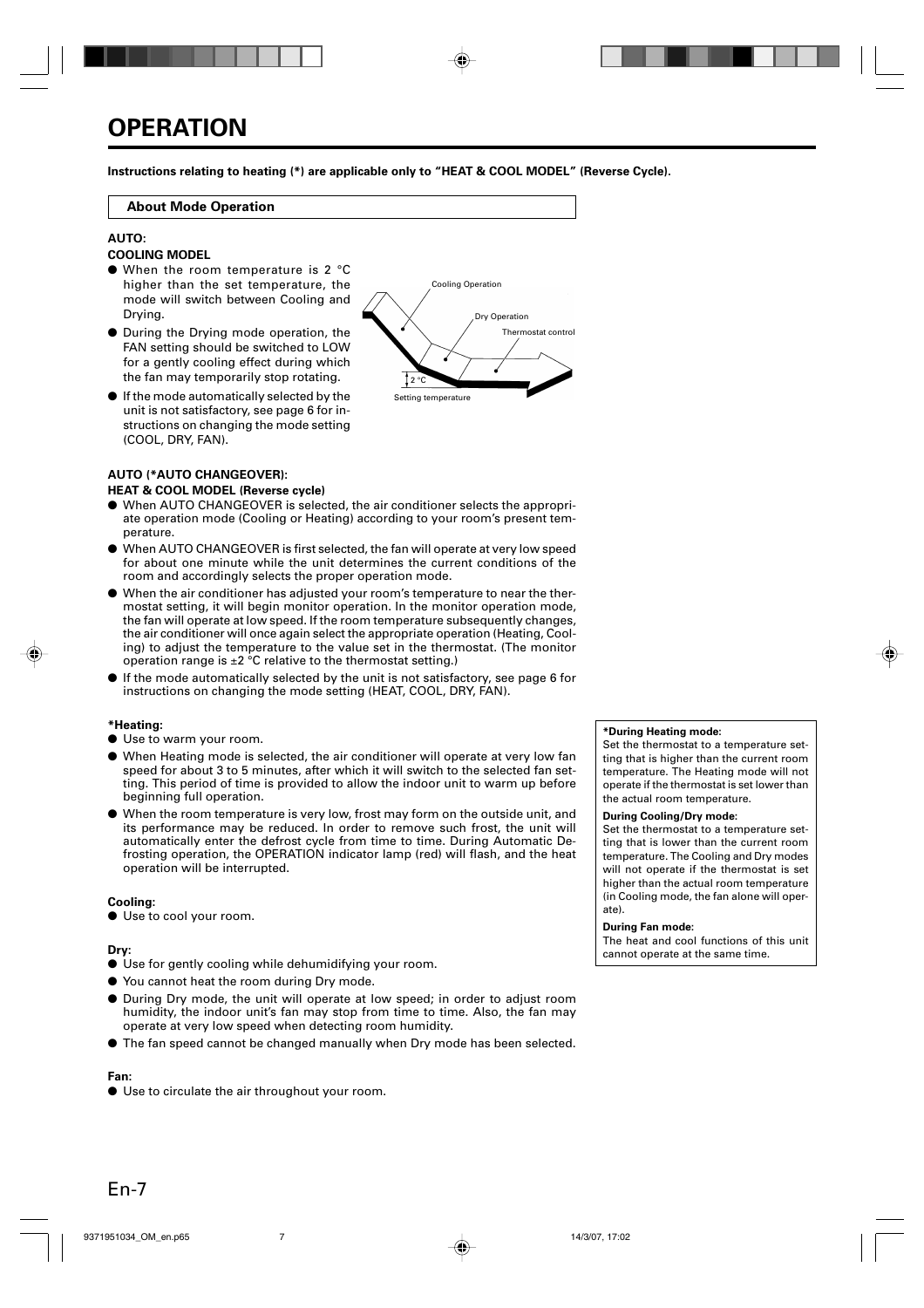# **TIMER OPERATION**

### **Instructions relating to heating (\*) are applicable only to "HEAT & COOL MODEL" (Reverse Cycle).**

Before using the timer function, be sure that the remote control unit is set to the correct current time (see page 5).

### **To Use the ON timer or OFF timer**

**1 Press the START/STOP button (if the unit is already operating, proceed to step 2).** The indoor unit's OPERATION indicator lamp (red) will light.

# **2 Press the TIMER button to select the OFF timer or ON timer operation.**

Each time the button is pressed the timer function changes in the following order:

 $\,\,\blacktriangleright$  RESET $\longrightarrow$  OFF  $\longrightarrow$  ON <code>PROGRAM</code> (OFF  $\rightarrow$  ON, OFF  $\leftarrow$  ON)  $\blacktriangleleft$ 

The indoor unit's TIMER indicator lamp (green) will light.

### **3 Use the SET TIME buttons to adjust the desired OFF time or ON time.**

Set the time while the time display is flashing (the flashing will continue for about five seconds).

- **button:** Press to advance the time.
- **button:** Press to reverse the time.

About five seconds later, the entire display will reappear.

# **To Use the PROGRAM timer**

# **1 Press the START/STOP button**

**(if the unit is already operating, proceed to step 2).** The indoor unit's OPERATION indicator lamp (red) will light.

#### **2 Set the desired times for OFF timer and ON timer.** See the section "To Use the ON timer or OFF timer" to set the desired mode and times.

About five seconds later, the entire display will reappear. The indoor unit's TIMER indicator lamp (green) will light.

**3 Press the TIMER button to select the PROGRAM timer operation (either OFF** → **ON or OFF** ← **ON will display).** The display will alternately show "OFF timer" and "ON timer", then change

to show the time setting for the operation to occur first.

● The PROGRAM timer will begin operation. (If the ON timer has been selected to operate first, the unit will stop operating at this point.)

About five seconds later, the entire display will reappear.



#### **To Cancel the Timer**

Use the TIMER button to select "TIMER RESET". The air conditioner will return to normal operation.

**To Change the Timer Settings**

Perform steps **2** and **3**.

**To Stop Air Conditioner Operation while the Timer is Operating**

Press the START/STOP button.

#### **To Change Operating Conditions**

If you wish to change the operating conditions (Mode, Fan Speed, Thermostat Setting), after making the timer setting, wait until the entire display reappears, then press the appropriate buttons to change to the desired operating condition.

TIMER **OFF ON**

# **To Cancel the Timer**

Use the TIMER button to select "TIMER RESET".

The air conditioner will return to normal operation.

#### **To Change the Timer Settings**

- 1. Follow the instructions given in the section "To Use the ON Timer or OFF Timer" to select the timer setting you wish to change.
- 2. Press the TIMER button to select either OFF  $\rightarrow$  ON or OFF  $\leftarrow$  ON.

#### **To Stop Air Conditioner Operation while the Timer is Operating**

Press the START/STOP button.

#### **To Change Operating Conditions**

If you wish to change the operating conditions (Mode, Fan Speed, Thermostat Setting), after making the timer setting, wait until the entire display reappears, then press the appropriate buttons to change to the desired operating condition.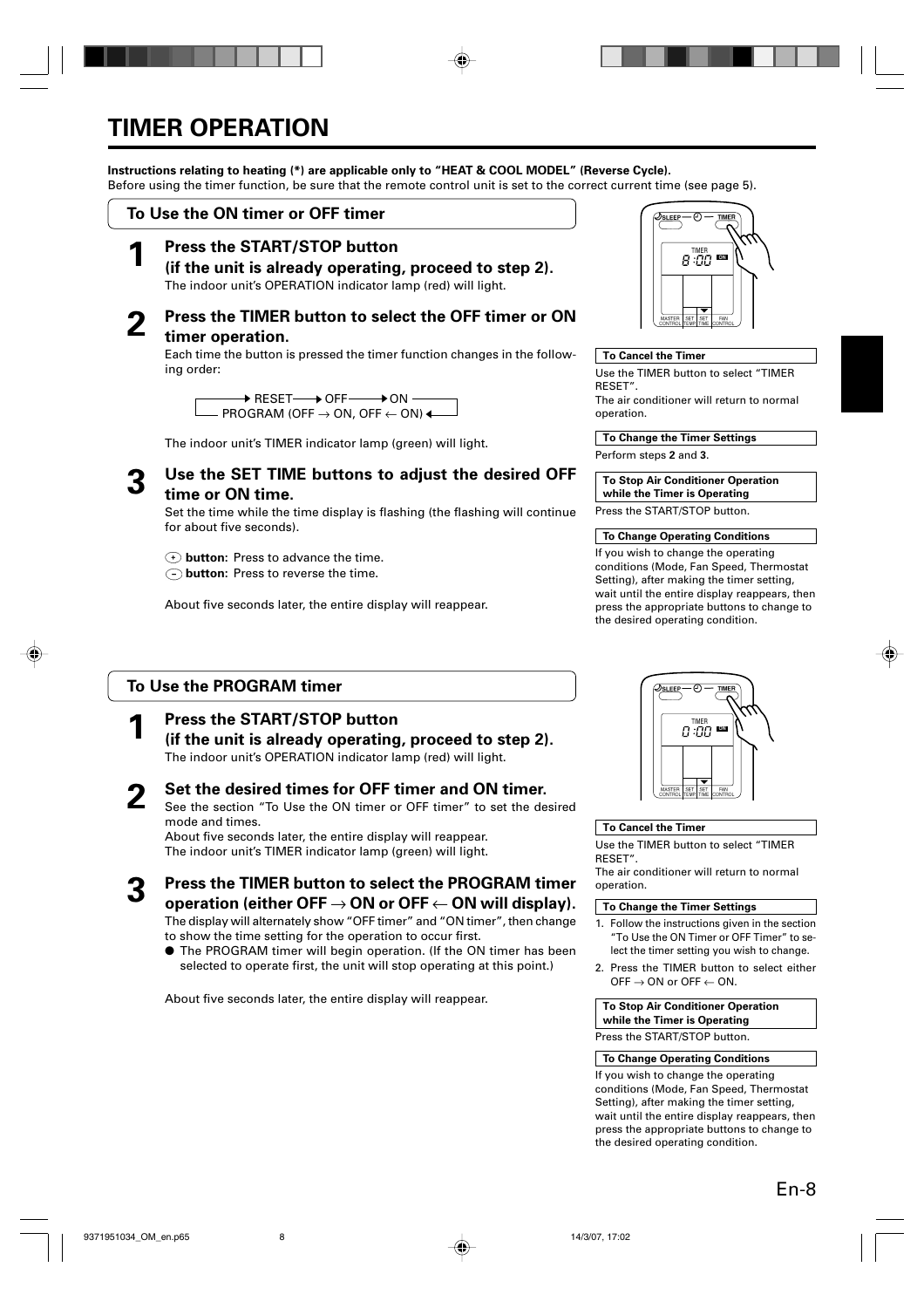#### **About the PROGRAM timer**

- The PROGRAM timer allows you to integrate OFF timer and ON timer operations in a single sequence. The sequence can involve one transition from OFF timer to ON timer, or from ON timer to OFF timer, within a twentyfour hour period.
- The first timer function to operate will be the one set nearest to the current time. The order of operation is indicated by the arrow in the remote control unit's display  $(OFF \rightarrow ON$ , or  $OFF \leftarrow ON$ .
- One example of PROGRAM timer use might be to have the air conditioner automatically stop (OFF timer) after you go to sleep, then start (ON timer) automatically in the morning before you rise.

#### **About the ON timer**

- The timer function is designed to bring your room to a comfortable temperature by the set time; as a result, the unit automatically begins operation before the set time so that the room reaches the desired temperature by the time set on the timer.
- $\bullet$  The hotter it is in summer, or the colder it is in winter, the earlier that operation will begin.
- \*During Heating Operation ......... from 45 to 10 minutes before set time.
- During Cooling/Dry Operation ...... from 20 to 10 minutes before set time.

During Fan Operation ................ at the set time.

# **SLEEP TIMER OPERATION**

**Instructions relating to heating (\*) are applicable only to "HEAT & COOL MODEL" (Reverse Cycle).** Unlike other timer functions, the SLEEP timer is designed to set the duration of time in which the unit does not operate.

#### **To Use the SLEEP timer**

#### **While the air conditioner is operating or stopped, press the SLEEP button.**

Both the indoor unit's OPERATION indicator lamp (red) and the TIMER indicator lamp (green) will light.

### **To Change the Timer Settings**

### **Press the SLEEP button once again and set the time using the SET TIME buttons.**

Set the time while the Timer Mode Display is flashing (the flashing will continue for about five seconds).

- **button:** Press to advance the time.
- **button:** Press to reverse the time.

About five seconds later, the entire display will reappear.

#### **About the SLEEP timer**

To prevent excessive heating or cooling during sleep, the SLEEP timer function automatically modifies the thermostat setting in accordance with the time setting. When the set time has elapsed, the air conditioner completely stops.

#### **\*During Heating operation:**

When the SLEEP timer is set, the thermostat setting is automatically lowered 1 °C every thirty minutes. When the thermostat has been lowered a total of 4 °C, the thermostat setting at that time is maintained until the set time has elapsed, at which time the air conditioner automatically turns off.

#### **SLEEP timer setting**



#### **During Cooling/Dry operation:**

When the SLEEP timer is set, the thermostat setting is automatically rised 1 °C every sixty minutes. When the thermostat has been rised a total of 2 °C, the thermostat setting at that time is maintained until the set time has elapsed, at which time the air conditioner automatically turns off.

#### **SLEEP timer setting**



| ♪sleep —                 | Π           |            | $-$ TIMER             |  |
|--------------------------|-------------|------------|-----------------------|--|
|                          |             |            |                       |  |
|                          |             |            |                       |  |
|                          |             |            |                       |  |
|                          |             |            |                       |  |
|                          |             |            |                       |  |
|                          |             |            |                       |  |
|                          |             |            |                       |  |
|                          |             |            |                       |  |
|                          |             |            |                       |  |
|                          |             |            |                       |  |
| MASTER<br><b>CONTROL</b> | SET<br>'EMP | SF<br>TIME | FAN<br><b>CONTROL</b> |  |
|                          |             |            |                       |  |

Use the TIMER button to select "TIMER

The air conditioner will return to normal

**To Stop the Air Conditioner During**

**To Cancel the Timer:**

**Timer Operation:** Press the START/STOP button.

RESET".

operation.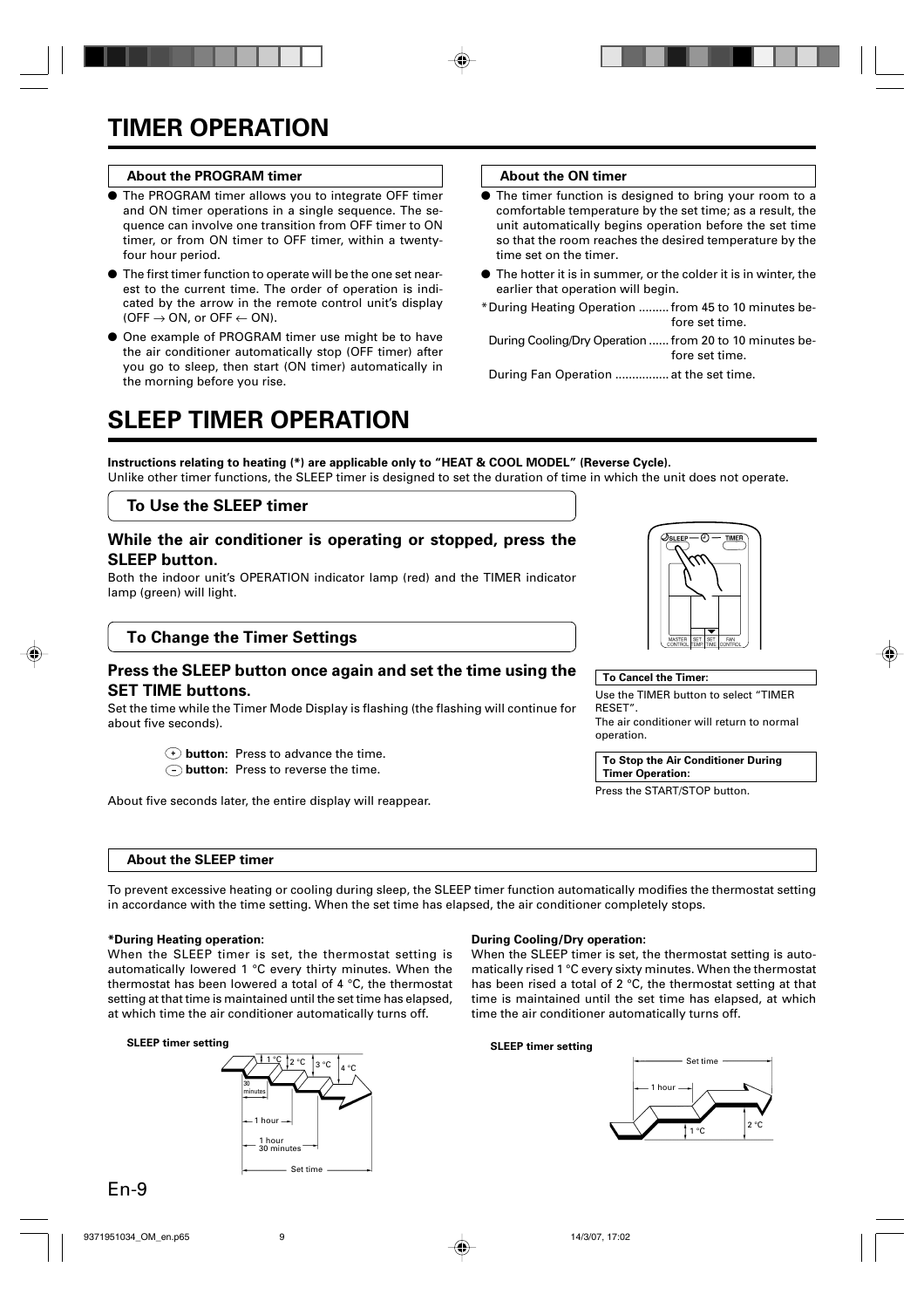# **ADJUSTING THE DIRECTION OF AIR CIRCULATION**

#### **Instructions relating to heating (\*) are applicable only to "HEAT & COOL MODEL" (Reverse Cycle).**

Vertical (up-down) direction of airflow is adjusted by pressing the remote control unit's AIR FLOW DIRECTION VERTICAL SET button. Horizontal (right-left) direction of airflow is adjusted by pressing the remote control unit's AIR FLOW DIRECTION HORIZONTAL SET button.

# **Vertical Air Direction Adjustment**

### **Press the AIR FLOW DIRECTION VERTICAL SET button.**

Each time the button is pressed, the air direction range will change as follows:





- Use the air direction adjustments within the ranges shown above.
- The vertical airflow direction is set automatically as shown, in accordance with the type of operation selected.
	- Horizontal flow 1 : During Cooling/Dry mode
	- Downward flow 5 : \*During Heating mode
- During AUTO mode operation, for the first minute after beginning operation, airflow will be horizontal  $(i)$ ; the air direction cannot be adjusted during this period.

# **Horizontal Air Direction Adjustment**

# **Press the AIR FLOW DIRECTION HORIZONTAL SET button.**

Each time the button is pressed, the air direction range will change as follows:

 $\bigcirc$   $\rightleftarrows$   $\bigcirc$   $\rightleftarrows$   $\bigcirc$   $\rightleftarrows$   $\bigcirc$ 

RIGHT/LEFT

The remote control unit's display does not change.



● Use the air direction adjustments within the ranges shown above.



# **DANGER!**

Never place fingers or foreign objects inside the outlet port could cause personal injury.

- Always use the remote control unit's AIR FLOW DIRECTION button to adjust the UP/DOWN air direction flap or RIGHT/LEFT air direction louvers. Attempting to move them manually could result in improper operation; in this case, stop operation and restart. The louvers should begin to operate properly again.
- During use of the Cooling and Dry modes, do not set the UP/DOWN air direction flap in the range  $(4)$  to  $(5)$  for long periods of time, since water vapor may condense near the outlet port and drops of water may drip from the air conditioner.
- When used in a room with infants, children, elderly or sick persons, the air direction and room temperature should be considered carefully when making settings.



**Example:** When set to vertical air direction



**Example:** When set to horizontal air direction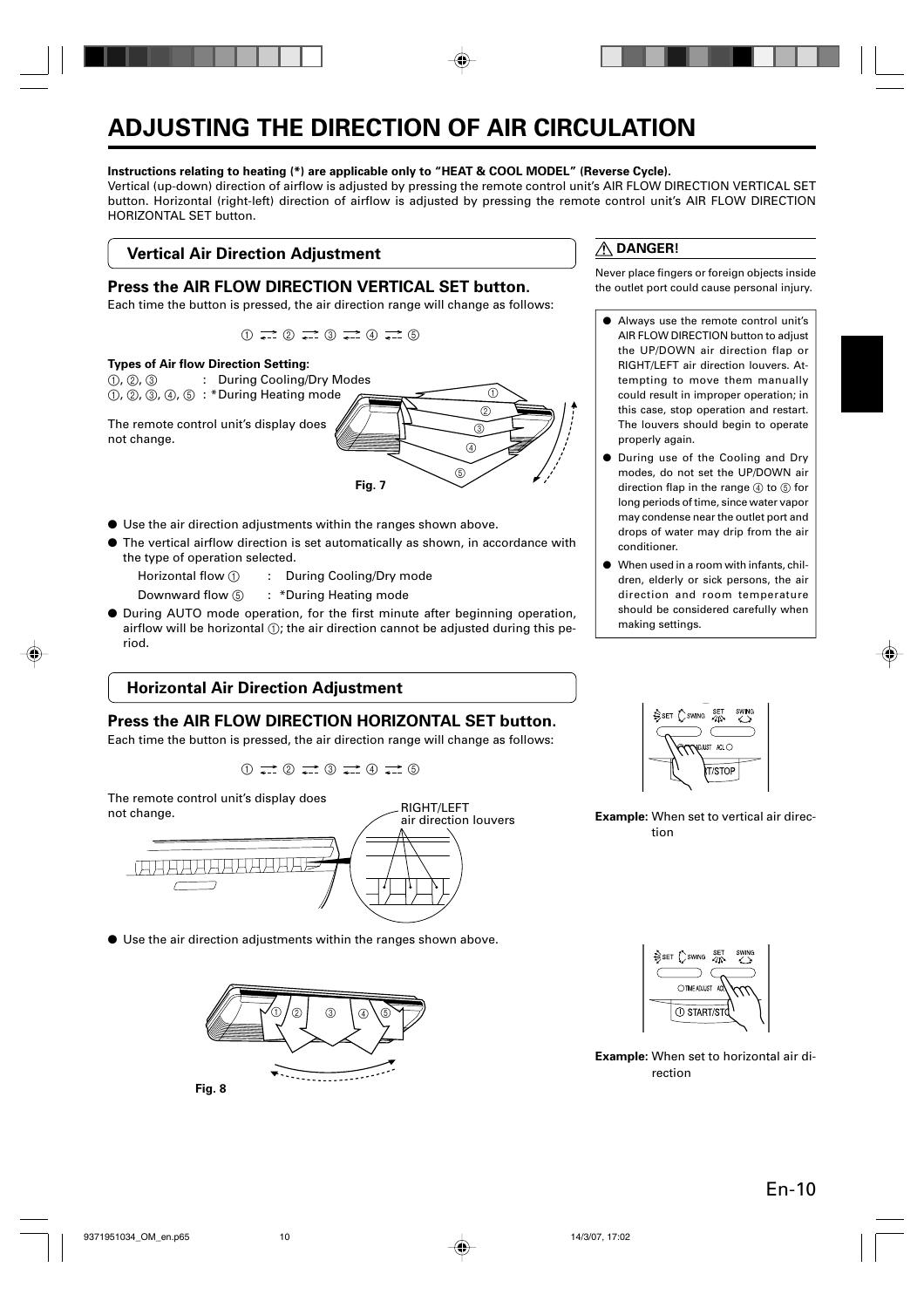# **SWING OPERATION**

Begin air conditioner operation before performing this procedure.

### **To select Vertical airflow SWING Operation**

# **Press the AIR FLOW DIRECTION VERTICAL SWING button.**

The SWING indicator lamp (VERTICAL SWING) (orange) will light. In this mode, the UP/DOWN air direction flap will swing automatically to direct the air flow both up and down.

# **To Stop Vertical airflow SWING Operation**

### **Press the AIR FLOW DIRECTION VERTICAL SWING button once again.**

The SWING indicator lamp (VERTICAL SWING) will go out. Airflow direction will return to the setting before swing was begun. **Example:** When set to vertical swing

#### **About Vertical Airflow Swing Operation**

● The range of swing is relative to the currently set airflow direction.

| Air flow direction set | Range of swing                 |
|------------------------|--------------------------------|
|                        | $(1)$ to $(3)$                 |
|                        | $\circled{1}$ to $\circled{3}$ |
|                        | $(2)$ to $(4)$                 |
|                        | ③ to ⑤                         |
|                        | ① to ⑤ (All range)             |

Air direction range (See page 10, Fig. 7)

- If the swing range is not as desired, use the remote control unit's AIR FLOW DIRECTION VERTICAL SET button to change the range of swing.
- The SWING operation may stop temporarily when the air conditioner's fan is not operating, or when operating at very low speeds.
- During use of the Cooling and Dry modes, do not set the air UP/DOWN direction flap, in the Heating range  $(4)$  to 5) for long periods of time, since water vapor may condense near the outlet port and drops of water may drip from the air conditioner.

# **To select Horizontal airflow SWING Operation**

#### **Press the AIR FLOW DIRECTION HORIZONTAL SWING button.**

The SWING indicator lamp (HORIZONTAL SWING) (orange) will light. In this mode, the RIGHT/LEFT air direction louvers will swing automatically to direct the airflow both right and left.

# **To Stop Horizontal airflow SWING Operation**

# **Press the AIR FLOW DIRECTION HORIZONTAL SWING button once again.**

The SWING indicator lamp (HORIZONTAL SWING) will go out. Airflow direction will return to the setting before swing was begun. **Example:** When set to horizontal swing

#### **About Horizontal Airflow Swing Operation**

● The range of swing is relative to the currently set airflow direction.

| Air flow direction set | Range of swing     |
|------------------------|--------------------|
|                        | ① to ⑤ (All range) |
|                        | $(1)$ to $(3)$     |
|                        | 2 to 4             |
|                        | (3) to (5)         |
|                        | ① to ⑤ (All range) |

Air direction range (See page 10, Fig. 8)

- If the swing range is not as desired, use the remote control unit's AIR FLOW DIRECTION HORIZONTAL SET button to change the range of swing.
- The SWING operation may stop temporarily when the air conditioner's fan is not operating, or when operating at very low speeds.

ब∣ञ्दञ∎ 企 SET CSWING SET **SWN**  $\overline{O}$  ST

H: יה?

OSLEEP-.എ TIMER

க **J**SLEEP  $0.00$ î2 : 18 **mma** 25 c **kma** MASTER SET SET FAN  $\bigoplus$ ⊂ §set Cswing <mark>set swing</mark> つて OTHEALIST ALO **O START/STOP**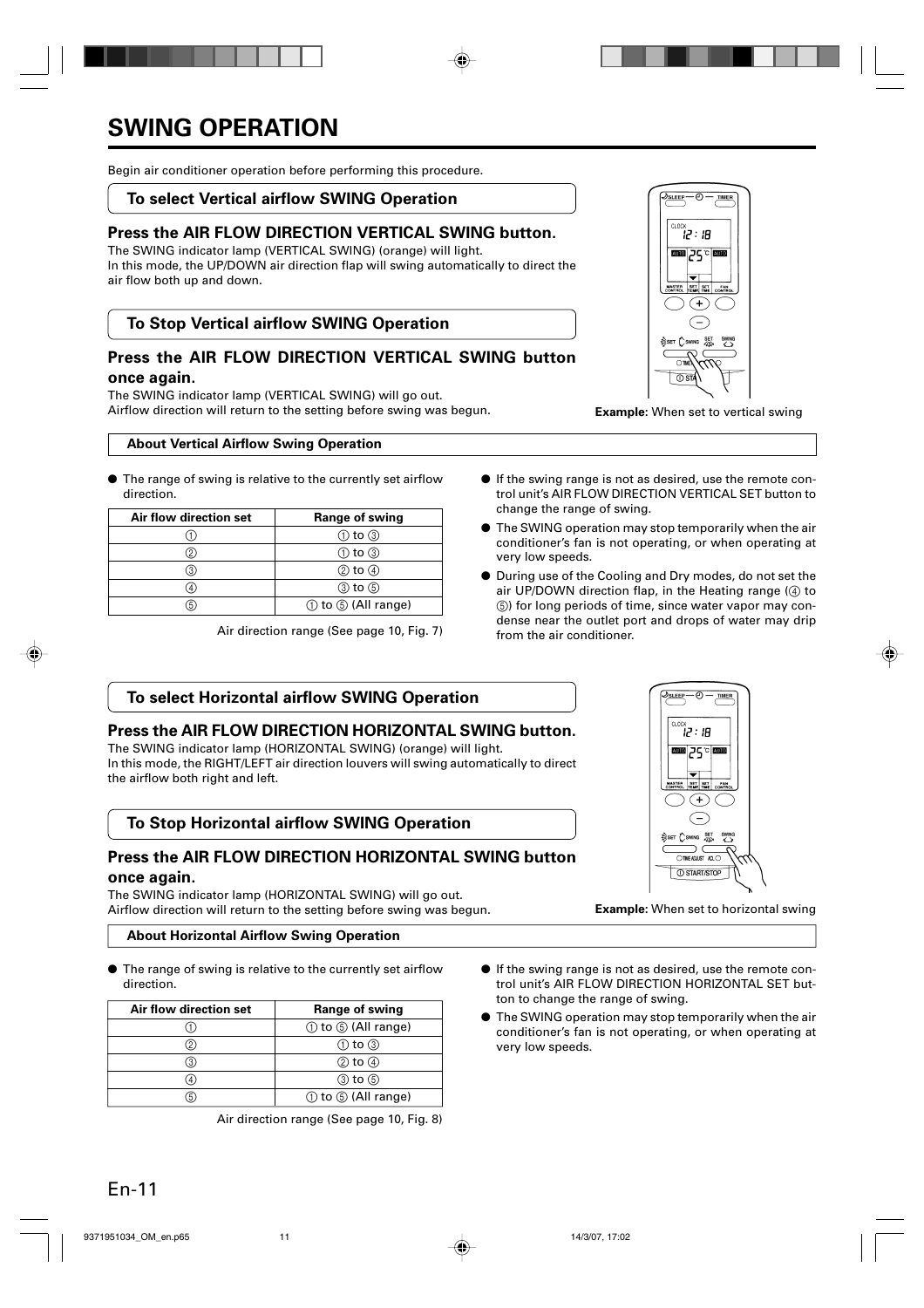# **MANUAL AUTO OPERATION**

Use the MANUAL AUTO operation in the event the remote control unit is lost or otherwise unavailable.

#### **How To Use the Main Unit Controls**

### **Press the MANUAL AUTO button on the main unit operating control panel.**

To stop operation, press the MANUAL AUTO button once again. <br>
• When the air conditioner is operated

### **CAUTION!**

Do not press the MANUAL AUTO button with wet hands or pointed objects, otherwise an electric shock or malfunction may occur.

- with the controls on the Main unit, it will operate under the same mode as the AUTO mode selected on the remote control unit (see page 7).
- The fan speed selected will be "AUTO" and the thermostat setting will be 23 °C.

# **CLEANING AND CARE**

 **CAUTION!**

● Before cleaning the air conditioner, be sure to turn it off and disconnect the power supply.

● Turn off the electrical breaker.

### **Cleaning the Air Filter**

# **1. Pull the air filters upward to remove them.**

Remove the air filters by raising its handle while pulling it out towards you.



# **3. Re-attach the air filters to the intake grille.**

The air filters fit onto the inside of the intake grille.

- Dust can be cleaned from the air filter either with a vacuum cleaner, or by washing the filter in a solution of mild detergent and warm water. If you wash the filter, be sure to allow it to dry thoroughly in a shady place before reinstalling.
- If dirt is allowed to accumulate on the air filter, air flow will be reduced, lowering operating efficiency and increasing noise.
- During periods of normal use, the air filters should be cleaned every four weeks.

# **2. Clean the air filters.**

Remove the dust from the air filters by vacuuming or washing them. After washing, allow the air filters to dry thoroughly in an area protected from sunlight.

- When used for extended periods, the unit may accumulate dirt inside, reducing its performance. We recommend that the unit be inspected regularly, in addition to your own cleaning and care. For more information, consult authorized service personnel.
- When cleaning the unit's body, do not use water hotter than 40  $^{\circ}$ C, harsh abrasive cleansers, or volatile agents like benzene or thinner.
- Do not expose the unit body to liquid insecticides or hairsprays.
- If the unit will not be operated for a period of one month or more, be sure to allow the inner parts of the unit to dry thoroughly, in advance, by operating the unit in fan mode for half a day.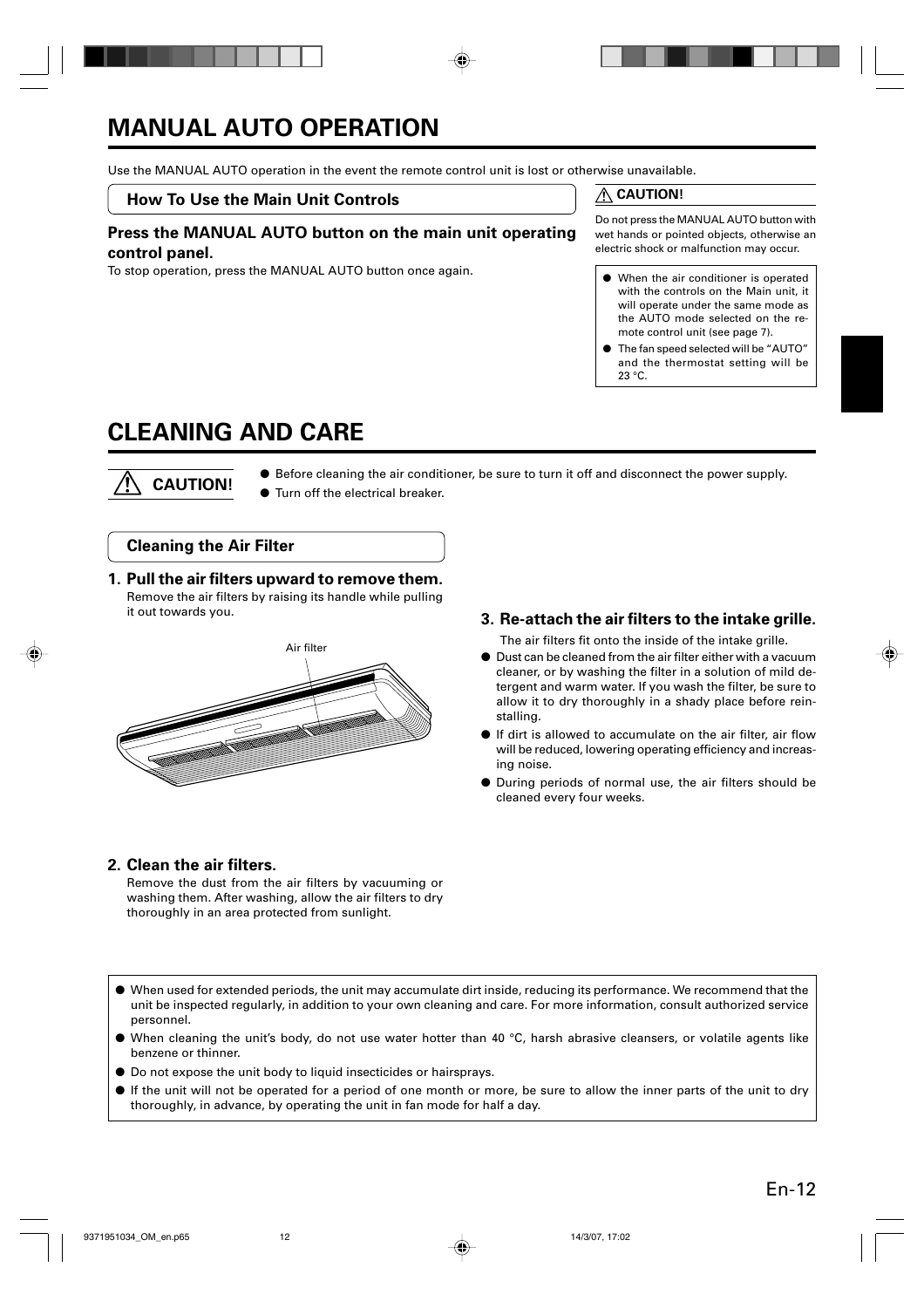# **SELECTING THE REMOTE CONTROL UNIT SIGNAL CODE**

When two or more air conditioners are installed in a room and the remote control unit is operating an air conditioner other than the one you wish to set, change the signal code of the remote control unit to operate only the air conditioner you wish to set (four selections possible).

When two or more air conditioners are installed in a room, please contact your retailer to set the individual air conditioner signal codes.



# **Selecting the Remote Control Unit Signal Code**

Use the following steps to select the signal code of the remote control unit. (Note that the air conditioner cannot receive a signal code if the air conditioner has not been set for the signal code.)

- **1 Press the START/STOP button (Fig. 4** G**) until only the clock is displayed on the remote control unit display.**
- **2 Press the MASTER CONTROL button (Fig. 4**  $\circledR$ **) for at**<br>least five seconds to display the current signal code (initially set to  $\beta$ ).
- **3** Press the  $\odot$  / $\odot$  buttons (Fig. 4  $\circledcirc$ ) to change the signal code between  $\beta \rightarrow \beta \rightarrow \gamma$ . Match the code on the dis**play to the air conditioner signal code.**

**4 Press the MASTER CONTROL button again to return to the clock display. The signal code will be changed.**

If no buttons are pressed within 30 seconds after the signal code is displayed, the system returns to the original clock display. In this case, start again from step 1.

The air conditioner signal code is set to A prior to shipment. Contact your retailer to change the signal code.

The remote control unit resets to signal code A when the batteries in the remote control unit are replaced. If you use a signal code other than signal code A, reset the signal code after replacing the batteries. If you do not know the air conditioner signal code setting, try each of the signal codes  $(I - \neg \rightarrow \neg \rightarrow f)$  until you find the code which operates the air conditioner.





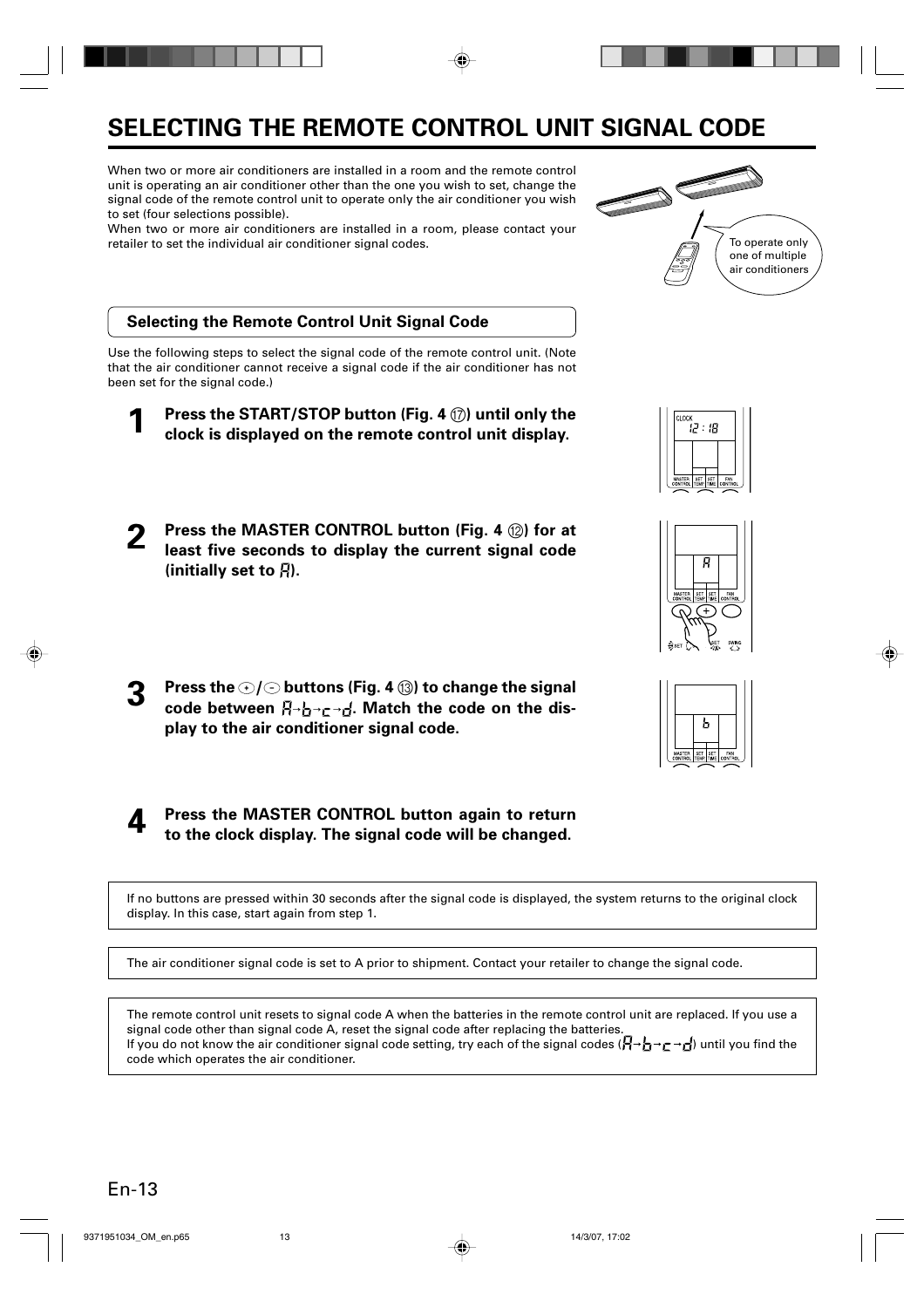# **TROUBLESHOOTING**

#### **Instructions relating to heating (\*) are applicable only to "HEAT & COOL MODEL" (Reverse Cycle).**



In the event of a malfunction (burning smell, etc.), immediately stop operation, turn off the electrical breaker, and consult authorized service personnel.

Merely turning off the unit's power switch will not completely disconnect the unit from the power source. Always be sure to turn off the electrical breaker to ensure that power is completely off.

Before requesting service, perform the following checks:

|                                  | Symptom                                     | Problem                                                                                                                                                                                                                                                                                                                                      | See page |
|----------------------------------|---------------------------------------------|----------------------------------------------------------------------------------------------------------------------------------------------------------------------------------------------------------------------------------------------------------------------------------------------------------------------------------------------|----------|
| <b>NORMAL</b><br><b>FUNCTION</b> | Doesn't operate immedi-<br>ately:           | • If the unit is stopped and then immediately started again, the com-<br>pressor will not operate for about 3 minutes, in order to prevent<br>fuse blowouts.<br>• Whenever the power switch is turned off then on again, the pro-<br>tection circuit will operate for about 3 minutes, preventing unit<br>operation during that period.      |          |
|                                  |                                             |                                                                                                                                                                                                                                                                                                                                              |          |
|                                  | Noise is heard:                             | • During operation and immediately after stopping the unit, the<br>sound of water flowing in the air conditioner's piping may be<br>heard. Also, noise may be particularly noticeable for about 2 to 3<br>minutes after starting operation (sound of coolant flowing).<br>• During operation, a slight squeaking sound may be heard. This is |          |
|                                  |                                             | the result of minute expansion and contraction of the front cover<br>due to temperature changes.                                                                                                                                                                                                                                             |          |
|                                  |                                             | * <sup>•</sup> During Heating operation, a sizzling sound may be heard occa-<br>sionally. This sound is produced by the Automatic Defrosting op-<br>eration.                                                                                                                                                                                 | 15       |
|                                  | Smells:                                     | • Some smell may be emitted from the indoor unit. This smell is<br>the result of room smells (furniture, tobacco, etc.) which have<br>been taken into the air conditioner.                                                                                                                                                                   |          |
|                                  | Mist or steam are<br>emitted:               | • During Cooling or Dry operation, a thin mist may be seen emitted<br>from the indoor unit. This results from the sudden Cooling of<br>room air by the air emitted from the air conditioner, resulting in<br>condensation and misting.                                                                                                       |          |
|                                  |                                             | * <sup>•</sup> During Heating operation, the outdoor unit's fan may stop, and<br>steam may be seen rising from the unit. This is due to the Auto-<br>matic Defrosting operation.                                                                                                                                                             | 15       |
|                                  | Airflow is weak or stops:                   | * <sup>•</sup> When Heating operation is started, fan speed is temporarily very<br>low, to allow internal parts to warm up.                                                                                                                                                                                                                  |          |
|                                  |                                             | * <sup>•</sup> During Heating operation, if the room temperature rises above<br>the thermostat setting, the outdoor unit will stop, and the indoor<br>unit will operate at very low fan speed. If you wish to warm the<br>room further, set the thermostat to a higher setting.                                                              |          |
|                                  |                                             | * <sup>•</sup> During Heating operation, the unit will temporarily stop opera-<br>tion (between 7 and 15 minutes) as the Automatic Defrosting mode<br>operates. During the Automatic Defrosting operation, the OPERA-<br>TION indicator lamp will flash.                                                                                     | 15       |
|                                  |                                             | • The fan may operate at very low speed during Dry operation or<br>when the unit is monitoring the room's temperature.                                                                                                                                                                                                                       | 6        |
|                                  |                                             | In the monitor AUTO operation, the fan will operate at very low<br>speed.                                                                                                                                                                                                                                                                    | 6        |
|                                  | Water is produced from<br>the outdoor unit: | * <sup>•</sup> During Heating operation, water may be produced from the out-<br>door unit due to the Automatic Defrosting operation.                                                                                                                                                                                                         | 15       |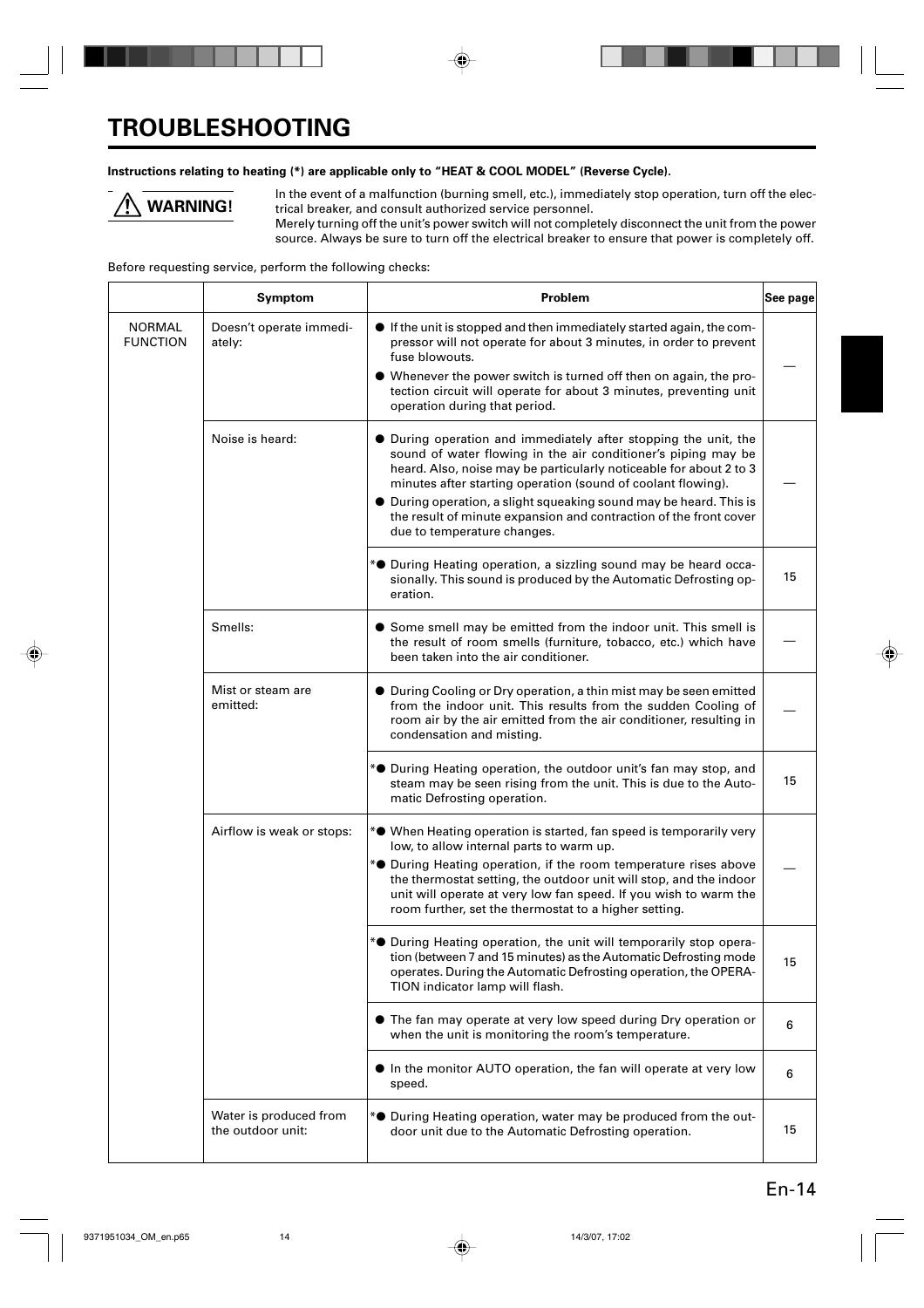# **TROUBLESHOOTING**

|                                  | Symptom                                                                                 | <b>Items to check</b>                                                                                                                                                                                                                                                                                                                                                                                                                                                                                          | See page |
|----------------------------------|-----------------------------------------------------------------------------------------|----------------------------------------------------------------------------------------------------------------------------------------------------------------------------------------------------------------------------------------------------------------------------------------------------------------------------------------------------------------------------------------------------------------------------------------------------------------------------------------------------------------|----------|
| <b>CHECK ONCE</b><br><b>MORE</b> | Doesn't operate at all:                                                                 | • Is the power supply plug disconnected from its outlet?<br>● Has there been a power failure?<br>● Has a fuse blown out, or a circuit breaker been tripped?                                                                                                                                                                                                                                                                                                                                                    |          |
|                                  |                                                                                         | $\bullet$ is the timer operating?                                                                                                                                                                                                                                                                                                                                                                                                                                                                              | 8 to 9   |
|                                  | Poor Cooling (or *Heating)<br>performance:                                              | $\bullet$ is the air filter dirty?<br>• Are the air conditioner's intake grille or outlet port blocked?<br>• Did you adjust the room temperature settings (thermostat) cor-<br>rectly?<br>• Is there a window or door open?<br>$\bullet$ In the case of Cooling operation, is a window allowing bright sun-<br>light to enter? (Close the curtains.)<br>$\bullet$ In the case of Cooling operation, are there heating apparatus and<br>computers inside the room, or are there too many people in the<br>room? |          |
|                                  | The unit operates differ-<br>ently from the remote con-<br>trol unit's setting:         | • Are the remote control unit's batteries dead?<br>• Are the remote control unit's batteries loaded properly?                                                                                                                                                                                                                                                                                                                                                                                                  | 5        |
|                                  | Signal is not received after<br>replacing the batteries for<br>the remote control unit: | • Are you using an air conditioner signal code other than signal<br>code A?                                                                                                                                                                                                                                                                                                                                                                                                                                    | 13       |

### **Instructions relating to heating (\*) are applicable only to "HEAT & COOL MODEL" (Reverse Cycle).**

If the problem persists after performing these checks, or if you notice burning smells, or the TIMER indicator lamp flashes, stop operation immediately, disconnect the power supply, and consult with authorized service personnel.

# **OPERATING TIPS**

**Instructions relating to heating (\*) are applicable only to "HEAT & COOL MODEL" (Reverse Cycle).**

### **Operation and Performance**

#### **\*Heating Performance**

- This air conditioner operates on the heat-pump principle, absorbing heat from outdoor air and transferring that heat indoors. As a result, the operating performance is reduced as outdoor air temperature drops. If you feel that insufficient heating performance is being produced, we recommend you use this air conditioner in conjunction with another kind of heating appliance.
- Heat-pump air conditioners heat your entire room by recirculating air throughout the room, with the result that some time may be required after first starting the air conditioner until the room is heated.

#### **\*When Indoor and Outdoor Temperature are High**

● When both indoor and outdoor temperatures are high during use of the heating mode, the outdoor unit's fan may stop at times.

#### **\*Microcomputer-controlled Automatic Defrosting**

● When using the Heating mode under conditions of low outdoor temperature and high humidity, frost may form on the outdoor unit, resulting in reduced operating performance.

In order to prevent this kind of reduced performance, this unit is equipped with a Microcomputer-controlled Automatic Defrosting function. If frost forms, the air conditioner will temporarily stop, and the defrosting circuit will operate briefly (for about 4 to 15 minutes).

During Automatic Defrosting operation, the OPERATION indicator lamp (red) will flash.

#### **Low Ambient Cooling**

When the outdoor temperature drops, the outdoor unit's fans may switch to Low Speed, or one of the fans may stop intermittently.